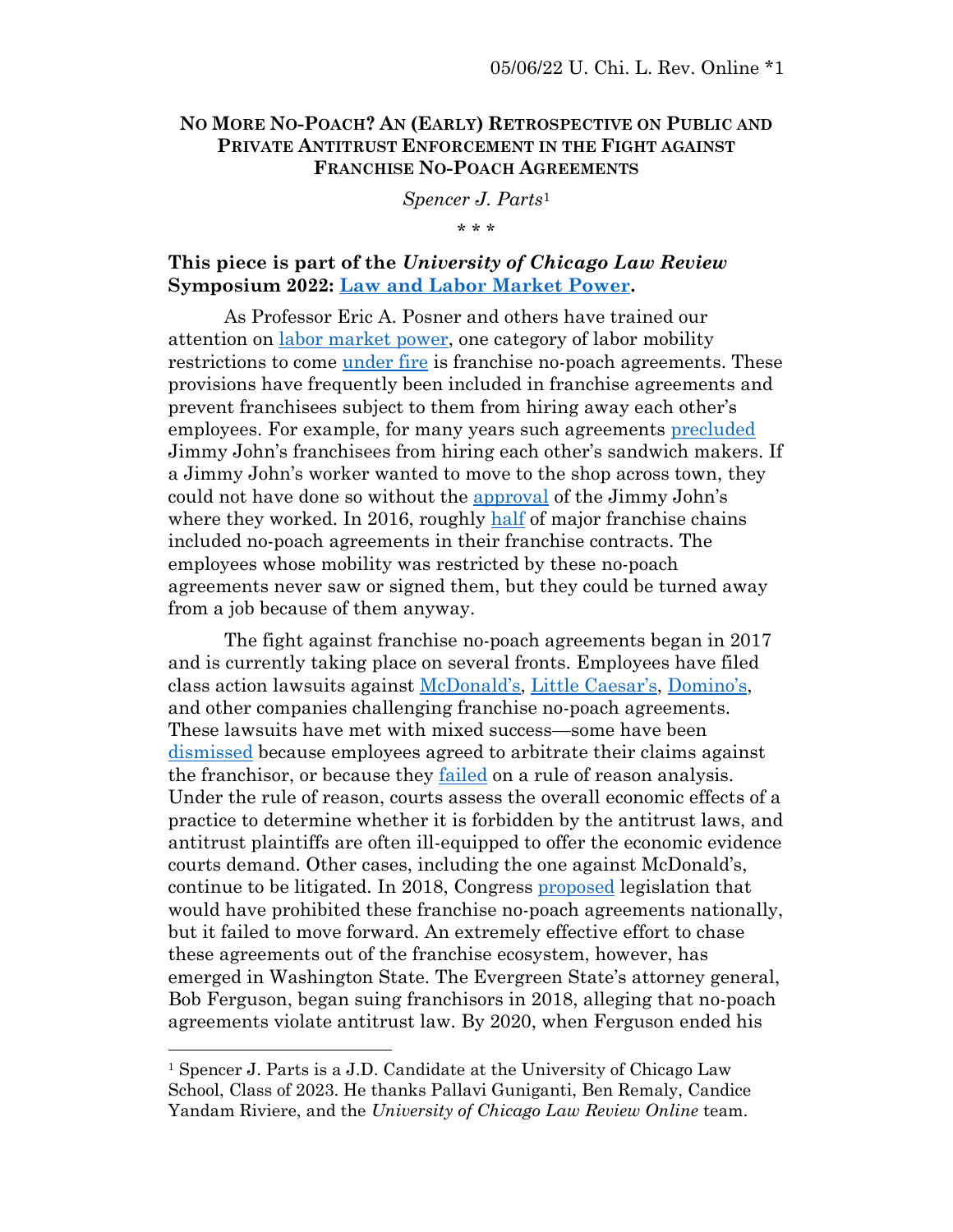investigation, more than 200 franchisors had [agreed](https://agportal-s3bucket.s3.amazonaws.com/uploadedfiles/Another/News/Press_Releases/NoPoachReport_June2020.pdf) to stop using nopoach agreements, covering an estimated 197,000 franchise locations nationwide.

This recent experience with enforcement against franchise nopoach agreements offers insight into how antitrust law evolves. This Essay offers reflections on the role of federal, state, and private antitrust enforcement in that process. It argues that private lawsuits and state enforcement were a suboptimal way to reach the place where we are today—where these agreements are being abandoned by most major franchisees. From one angle, the franchise no-poach fight appears to show the virtues of America's distributed antitrust decisionmaking. Word of the harms of these agreements spread among economists, plaintiff's lawyers, politicians, and a state attorney general, each of whom was able to participate in the movement to force companies to abandon them. But compared to a plausible alternative a statement early on from the federal enforcers on the legality of such agreements—the way the franchise no-poach fight played out was inefficient and driven by an enforcer who is not politically accountable to those whom his actions affected.

#### **I. The Movement against No-Poach Agreements**

The turn against franchise no-poach agreements began in October 2016 when the Department of Justice and the Federal Trade Commission released a policy [statement](https://www.justice.gov/atr/file/903511/download) on no-poach agreements, stating that such agreements were per se illegal and subjecting employers to criminal prosecution. A few months later, President Donald Trump [nominated](https://www.nytimes.com/2016/12/08/us/politics/andrew-puzder-labor-secretary-trump.html) Andrew Puzder, chief executive of fast-food chain Carl's Jr., to be Secretary of the Department of Labor. Shortly thereafter, two Arby's employees [sued](https://www.scribd.com/document/338799473/CKE-Complaint) Carl's Jr. for using no-poach agreements in its franchise contracts. A report on the lawsuit [cited](https://theintercept.com/2017/02/15/labor-pick-andy-puzder-is-already-in-jeopardy-now-hes-being-sued-for-wage-fixing/) the DOJ guidance as a reason for finding that franchise no-poach agreements violated antitrust law. Later in 2017, McDonald's, apparently looking to get out ahead of potential legal liability, [stopped](https://casetext.com/case/deslandes-v-mcdonalds-usa-llc) putting the agreements in new franchise contracts. This turn of events prompted a wave of private lawsuits over franchise no-poach agreements. Employees of McDonald's, Jimmy John's, and other fastfood brands [sued](https://repository.uchastings.edu/cgi/viewcontent.cgi?article=3944&context=hastings_law_journal) their employers, claiming that franchise no-poach agreements are per se antitrust violations. The DOJ then sought to clarify its position on franchise no-poach agreements—it filed a [statement of interest](https://www.justice.gov/atr/case-document/file/1141731/download) in the Eastern District of Washington [arguing](https://repository.uchastings.edu/cgi/viewcontent.cgi?article=3944&context=hastings_law_journal) that these agreements are not always illegal.

Washington Attorney General Bob Ferguson got involved through a somewhat circuitous route. Professor Alan Krueger wrote about these agreements in 2017, after he learned about them from the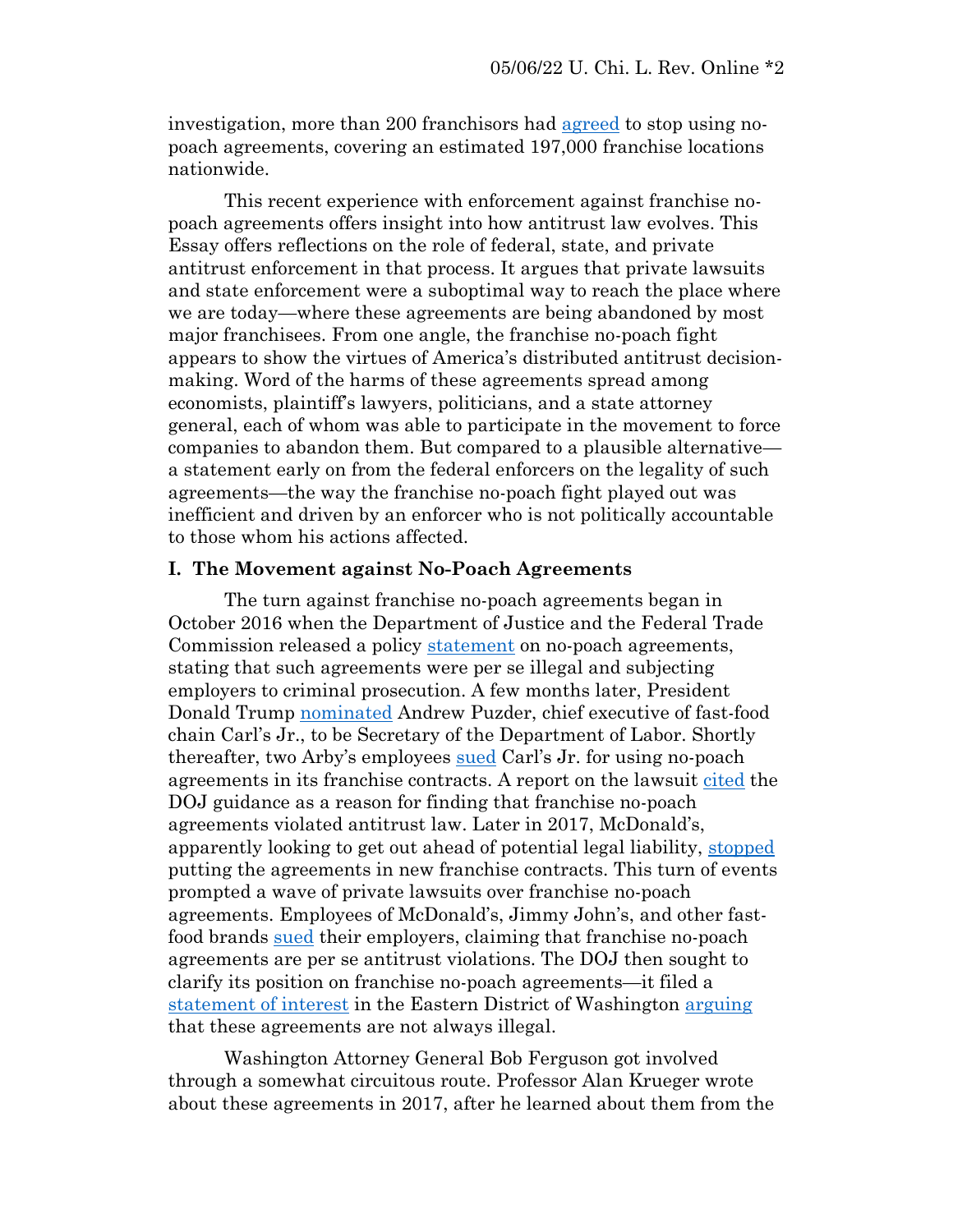Arby's lawsuit. (An early version of Krueger's paper with fellow economist Orley Ashenfelter was circulated in 2017, while the National Bureau of Economic Research [published](https://www.nber.org/papers/w24831) the final version later.) The New York Times [covered](https://www.nytimes.com/2017/09/27/business/pay-growth-fast-food-hiring.html) this work, and it was their article that caught Ferguson's attention. Ferguson [concluded](https://www.skadden.com/insights/publications/2019/03/doj-wades-deeper) that these agreements harm low-wage workers and were always illegal under the antitrust laws. He wrote letters to these companies, threatening to sue if they continued to enforce their no-poach agreements but promising to leave them alone if they dropped the agreements from their contracts. Almost every franchisor agreed. The only franchisor to take the fight to court was sandwich chain Jersey Mike's. After about a year of litigation in Washington state court, however, Jersey Mike's also gave up, [agreeing](https://www.atg.wa.gov/news/news-releases/jersey-mike-s-will-pay-150k-resolve-ag-ferguson-s-first-no-poach-lawsuit) to pay \$150,000 and drop the agreements from its contracts.

The scene today is that many of the companies involved in litigation over their use of these agreements have [already agreed](https://agportal-s3bucket.s3.amazonaws.com/uploadedfiles/Another/News/Press_Releases/NoPoachReport_June2020.pdf) with Ferguson to stop enforcing them. These include companies in a wide range of industries: McDonald's, Jimmy John's, Jiffy Lube, tax company Jackson Hewitt, and many others.

#### **II. Reflections on the Movement against No-Poach Agreements**

From one perspective, this experience was a great success for the U.S. model of distributed antitrust decision-making.<sup>2</sup> The federal agencies touched off the effort to cut down on no-poach agreements with their policy statements. Private attorneys then pushed the reach of the law, seeking to cover a type of agreement the federal agencies did not initially intend to forbid. They succeeded marvelously, inspiring economic research on the practice that brought it to national attention. (The role of the media is also notable here—newspapers were crucial at every stage in the fight against franchise no-poach agreements.) Bob Ferguson then picked up the baton, using his state enforcement authority to convince franchisors to drop these agreements without needing to take them to court. The DOJ took a different perspective than Ferguson on the legality of these agreements—it thought they should be evaluated on a case-by-case basis and should not be excised completely from the franchise landscape. But the federal enforcers could not stop Ferguson from sending his letters, nor could it stop the franchise companies from giving him what he wanted: complete removal of no-poach agreements from all franchise contracts nationwide. From the perspective of a Jimmy John's sandwich maker who wanted these agreements to go

<sup>2</sup> *See* Harry First, *Delivering Remedies: The Role of the States in Antitrust Enforcement*, 69 GEO. WASH. L. REV. 1004, 1014 (2001) (characterizing the structure of U.S. antitrust enforcement as a "'flat' network of antitrust enforcement agencies" over which there is "no hierarchical control").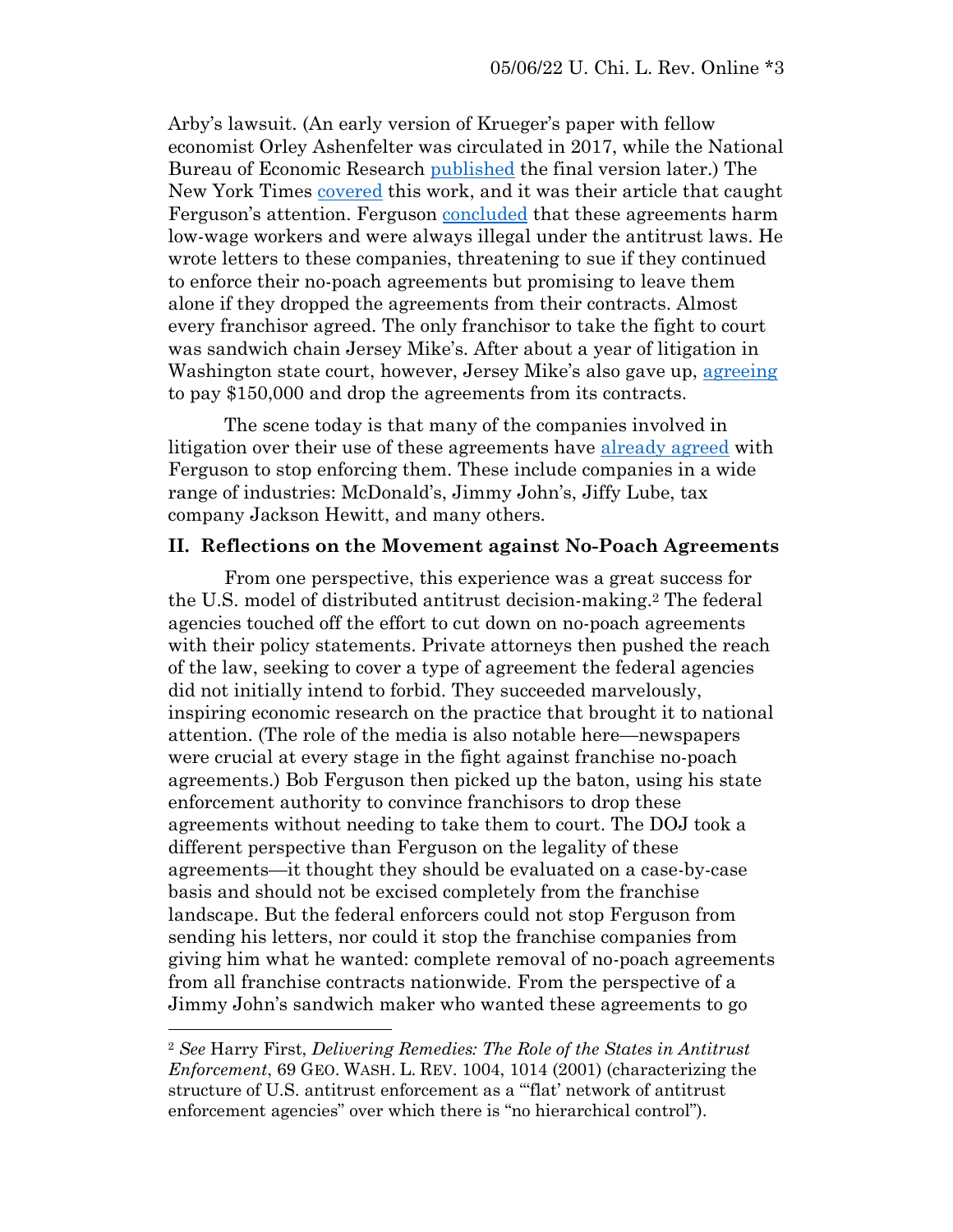away, U.S. antitrust's distributed decision-making seemed to produce a very positive outcome.

There are two reasons to think the picture is not quite that sunny, and to conclude that this experience shows the drawbacks of our diffuse enforcement design. First, it creates uncertainty for corporations and gives too much leverage to state enforcers. Ferguson took advantage of the uncertainty in this area of law to extract concessions from franchisors. From one perspective, he operated beyond the scope of his authority by convincing franchisors to drop these agreements nationwide. Other states may take a different perspective on franchise no-poach agreements. Idaho's legislature, for example, recently made no-poach agreements [easier to enforce](https://www.nytimes.com/2017/07/14/business/economy/boise-idaho-noncompete-law.html)—but franchises that operate in Idaho also dropped their franchise no-poach agreements because of Ferguson's initiative. Some franchise lawyers thought these agreements were a "[sweet spot](https://perma.cc/9X27-3SNY)" for a state attorney general initiative. The benefits to the national franchisor were relatively insignificant—the real benefits were to the local franchisees who did not have to worry as much about high turnover and disputes with other franchisees—so they were quick to give them up when they got into trouble in one of the markets in which they operated. In an area in which there are many different interests to weigh—including those of employees, franchise owners, and customers—it is strange that one state attorney general had such a strong influence over franchise businesses nationwide.<sup>3</sup>

Second, the ongoing private litigation over franchise no-poach agreements is a waste of judicial resources. The range of enforcer approaches to these agreements has created a disconnect: companies were willing to abandon these agreements in the face of Ferguson's initiative but are determined to fight antitrust liability tooth and nail in private lawsuits. McDonald's, for example, continues to [fight](https://casetext.com/case/deslandes-v-mcdonalds-usa-llc) nopoach claims with no end in sight. This makes sense—if they lose these private suits, they could be subject to massive liability to a nationwide class of employees claiming lost wages. Given that so many companies have agreed to stop using these agreements, this ongoing litigation is a waste of judicial resources. Already, the McDonald's manager will not be limited in his or her employment prospects by franchise no-poach agreements. We have (arguably) improved the U.S. labor market by eliminating a harmful employment practice that the market was not able to correct. The issue of liability for the use of these no-poach agreements is a distraction, since damages are speculative and

<sup>&</sup>lt;sup>3</sup> Judge Richard A. Posner [argued](https://chicagounbound.uchicago.edu/cgi/viewcontent.cgi?article=1057&context=law_and_economics) in 2001 that states should have their antitrust enforcement authority taken away because the influence of local politics can lead to "irresponsible state action."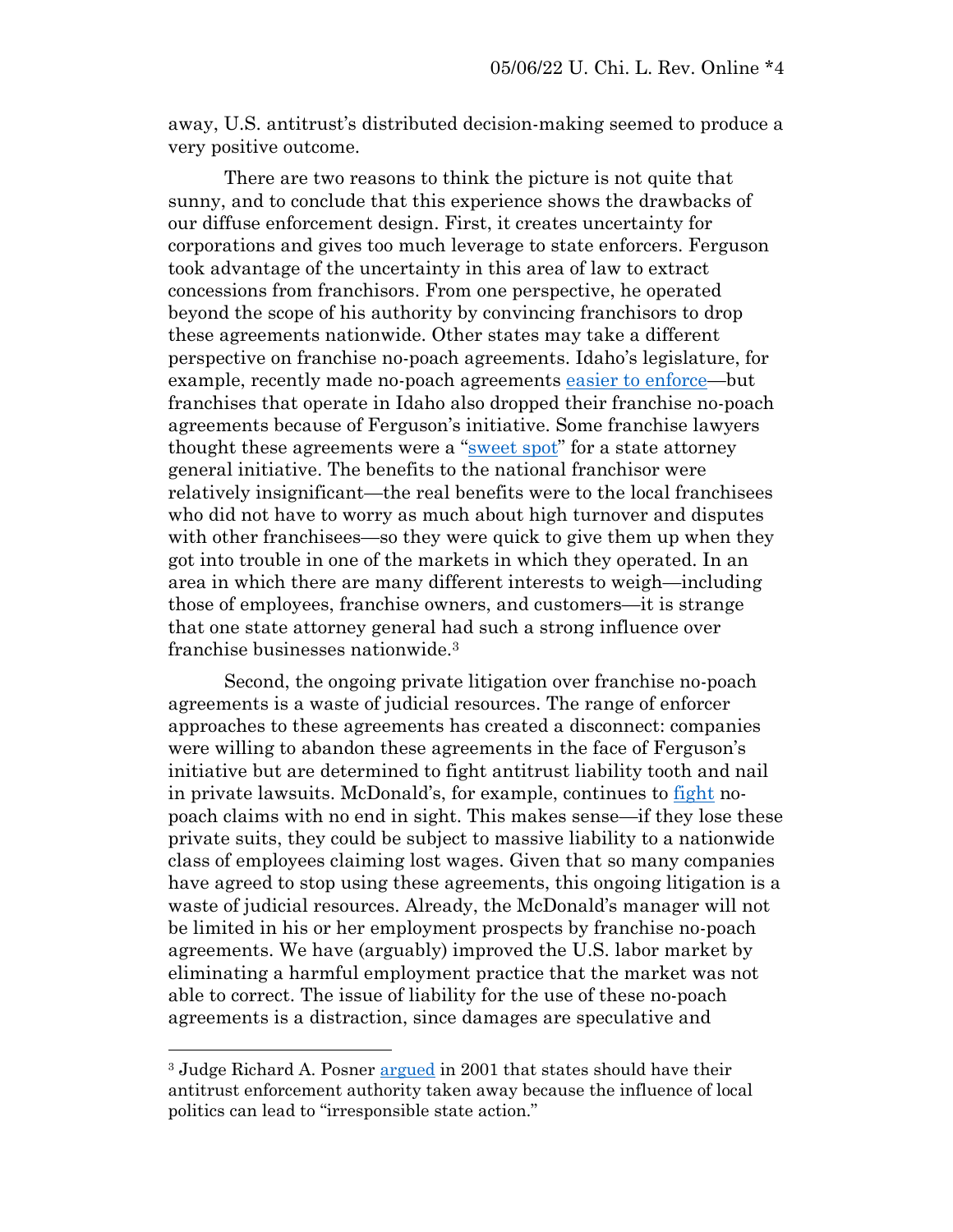defendant franchises entered into these agreements operating under the reasonable assumption that franchise no-poach agreements did not violate the antitrust laws. It's time to move on to the next way we might improve the labor market. That work is urgent given the various continuing ills in the modern U.S. labor market, from low [labor](https://www.ftc.gov/system/files/documents/public_statements/1552269/phillips_testimony_re_house_judiciary_antitrust_subcommittee_10-29-19.pdf)  [mobility](https://www.ftc.gov/system/files/documents/public_statements/1552269/phillips_testimony_re_house_judiciary_antitrust_subcommittee_10-29-19.pdf) to declining [returns on labor](https://chicagounbound.uchicago.edu/cgi/viewcontent.cgi?article=11824&context=journal_articles) as compared to capital generally.

## **III. An Alternative Path to Antitrust Regulation**

How could we have gotten a better result? One way is if the FTC and DOJ had anticipated this issue in 2016 and addressed it. They could have acknowledged that their statement on criminal enforcement of no-poach agreements created uncertainty in the franchise context and stated their view on the legality of such agreements. Instead, franchising was not specifically mentioned in the DOJ/FTC October 2016 [guidance,](https://www.law360.com/articles/1123203/doj-gives-fast-food-chains-ammo-against-no-poach-suits) and the applicability of the language in the guidance to the franchise situation was unclear. The agencies [wrote](https://www.ftc.gov/system/files/documents/public_statements/992623/ftc-doj_hr_guidance_final_10-20-16.pdf) that an "individual likely is breaking the antitrust laws if he or she . . . agrees with individual(s) at another company to refuse to solicit or hire that other company's employees (so-called 'no poaching' agreements)." This is ambiguous in that franchisees never agree with each other not to hire each other's employees. Instead, they agree with their franchisor not to hire away another franchisee's employees. The document went on to say that the agencies intend to criminally prosecute "naked wagefixing or no-poaching agreements," excluding agreements ancillary to another legitimate business relationship from the possibility of criminal prosecution. The neglect of the franchise issue was not because the agency document was devoid of detail. It included questions and answers on a range of potential employer collusion situations, from an industry-wide pay scale to an agreement to refuse to offer gym memberships. More helpful than this elaboration would have been a statement of the agencies' view on this hard case—the application of the per se no-poach ban to franchise agreements.

When the DOJ eventually did weigh in on the legality of franchise no-poach agreements, it argued that such agreements should be evaluated under the fact-specific rule of reason. Unfortunately, this provided little prospective guidance to companies deciding whether to include these agreements in their franchise contracts. The DOJ stated its view on franchise no-poach agreements in two private actions in which plaintiffs alleged that franchise no-poach agreements violated the antitrust laws. In *Stigar v. Dough Dough, Inc.* (E.D. Wash. 2019), the DOJ filed a [statement of interest](https://www.justice.gov/atr/case-document/file/1141731/download) in 2019 stating that the rule of reason should usually apply to franchise no-poach agreements. In 2020, the DOJ filed an *amicus* [brief](https://www.justice.gov/atr/case-document/file/1343466/download) in franchise no-poach litigation against Burger King, arguing that the agreement's inclusion in a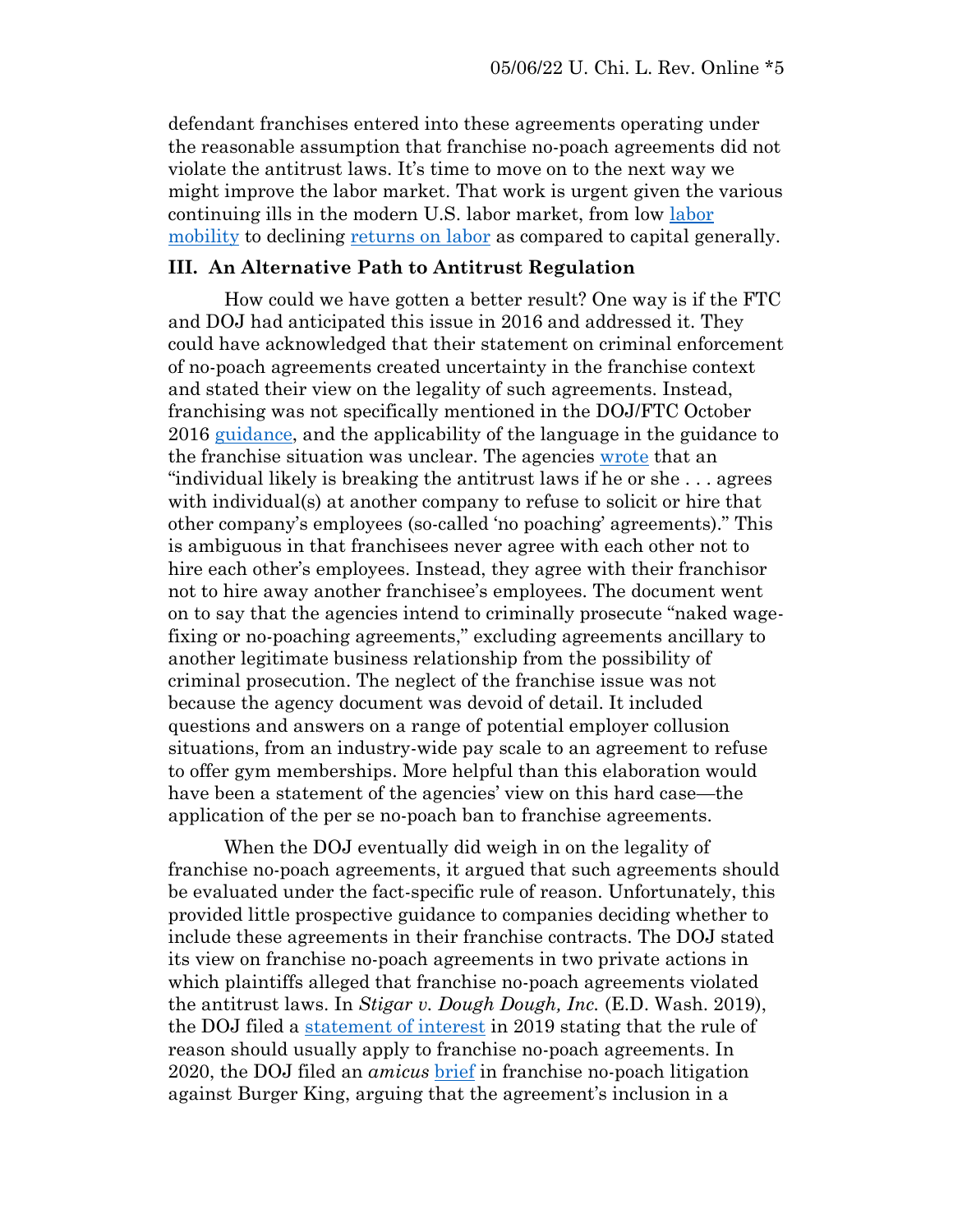franchise contract does not protect it from antitrust scrutiny. Citing *American Needle [v. National Football League](https://casetext.com/case/american-needle-inc-v-national-football-league-no-08-661-us-5242010)* (2010) and *[Copperweld](https://casetext.com/case/copperweld-corporation-v-independence-tube-corporation) Corp. [v. Independence Tube Corp.](https://casetext.com/case/copperweld-corporation-v-independence-tube-corporation)* (1984), the agency wrote that the proper analysis focuses on whether the challenged restraint "deprives the marketplace of independent centers of decisionmaking." The DOJ thus rejected a bright-line rule either allowing or forbidding these agreements.

Under current antitrust [principles,](https://scholarship.law.ufl.edu/cgi/viewcontent.cgi?article=1302&context=facultypub) the rule of reason is appropriate when it is unclear how a particular economic arrangement operates, and when more factual development is necessary in each case to determine how to treat the restraint. But in this situation, where franchise no-poach agreements operate [similarly](https://ir.lawnet.fordham.edu/cgi/viewcontent.cgi?article=5601&context=flr) across the board, advocating for the rule of reason was passing the buck. Franchisors incorporated these provisions into their contracts using [boilerplate](https://globalcompetitionreview.com/all-in-the-franchise-family)  [language,](https://globalcompetitionreview.com/all-in-the-franchise-family) so the factual contexts were often very similar from one case to the next. The DOJ could and should have adopted a position on the legality of these agreements generally, one way or the other, rather than sending courts on a rule of reason fishing expedition.

As the DOJ's recent trial [loss](https://news.bloomberglaw.com/antitrust/davita-ex-ceo-found-not-guilty-in-dojs-no-poaching-casehttps:/news.bloomberglaw.com/antitrust/davita-ex-ceo-found-not-guilty-in-dojs-no-poaching-case) on no-poach agreements outside the franchise context shows, courts serve as a check on agency enforcement even when the agency adopts a per se rule. The proper application of the antitrust laws to franchise no-poach agreements could have been determined through dialogue between the agencies and the courts even if the agency adopted a per se rule. Nonetheless, where a practice is national in scope and regional variation in economic circumstances is inconsequential, it makes little sense for national enforcers to refuse to adopt such a rule one way or the other and thus not participate meaningfully in that dialogue. When they vacate the field in this way, they leave room for other actors to operate as national enforcers. Those other actors are inevitably less politically accountable and not as competent to develop national competition law.

## **Conclusion**

Ultimately, whether to allow franchise no-poach agreements is an [economic regulatory matter.](https://deliverypdf.ssrn.com/delivery.php?ID=489024064102116109085070104103100064027075072041043035077073030004119001104121073072123098043034107058119100127076097094087068059012026078015005095114069118097086032085044067090076118085071120118125005083091019102022107090109006028091104069094003118&EXT=pdf&INDEX=TRUE) With few franchises enforcing these agreements today, we may have reached the right result. But we did it in the wrong way—by allowing actors who are [not accountable](https://ir.lawnet.fordham.edu/cgi/viewcontent.cgi?article=4890&context=flr)  [nationwide](https://ir.lawnet.fordham.edu/cgi/viewcontent.cgi?article=4890&context=flr) to make decisions affecting the entire country and wasting judicial resources deciding private lawsuits that are inconsequential to forward-looking regulation. Congress [designed](https://deliverypdf.ssrn.com/delivery.php?ID=489024064102116109085070104103100064027075072041043035077073030004119001104121073072123098043034107058119100127076097094087068059012026078015005095114069118097086032085044067090076118085071120118125005083091019102022107090109006028091104069094003118&EXT=pdf&INDEX=TRUE) a [system](https://www.yalelawjournal.org/feature/recovering-the-moral-economy-foundations-of-the-sherman-act) that allows a better result, empowering national regulators to prevent powerful companies from coordinating in ways that harm the public. The federal agencies should use that power more effectively in the future.